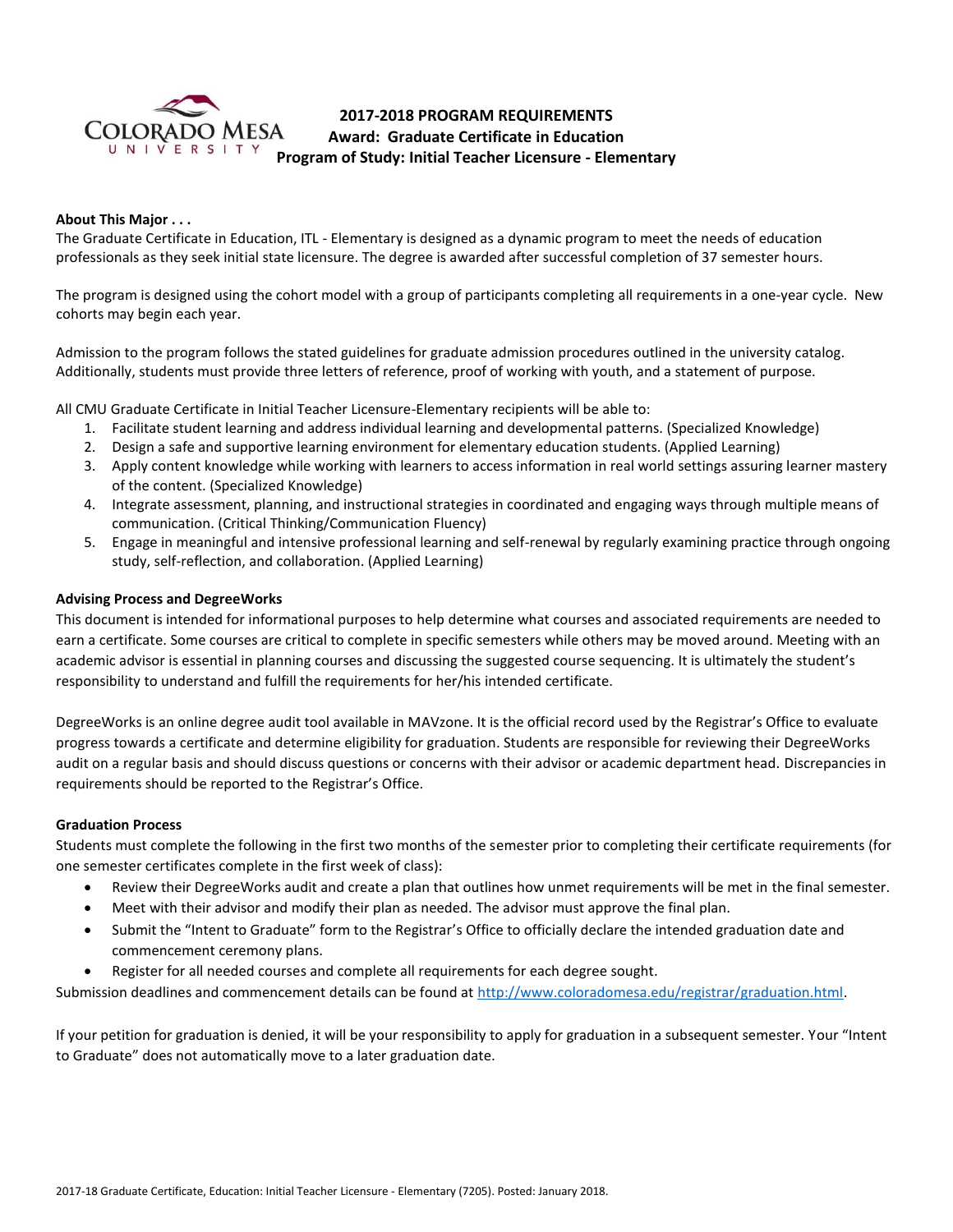# **INSTITUTIONAL GRADUATE DEGREE REQUIREMENTS**

The following institutional requirements apply to all CMU graduate-level degrees. Specific programs may have different requirements that must be met in addition to institutional requirements.

- Graduate certificates consist of a minimum of 5 credit hours. Master's degrees consist of a minimum of 30 credit hours. Doctoral degrees consist of a minimum of 60 credit hours
- All credits in a graduate program must be minimally at the 500-level.
- At least fifty percent of the credit hours must be taken at CMU.
- Students must achieve a 3.00 cumulative GPA or higher in all CMU coursework.
- A course may only be used to fulfill one requirement for each degree/certificate.
- Capstone exit assessment/projects (e.g., Major Field Achievement Test) requirements are identified under Program-Specific Requirements.
- The Catalog Year determines which program sheet and certificate requirements a student must fulfill in order to graduate. Visit with your advisor or academic department to determine which catalog year and program requirements you should follow.
- See "Requirements for Graduate Degrees and Certificates" in the catalog for a complete list of graduation requirements.

# **PROGRAM-SPECIFIC REQUIREMENTS**

- 37 semester hours for the Graduate Certificate in Education, Initial Teacher Licensure Elementary.
- Students must earn a "B" in every class at the graduate level.
- It is recommended that students work closely with a faculty advisor when selecting courses and scheduling classes prior to registration.